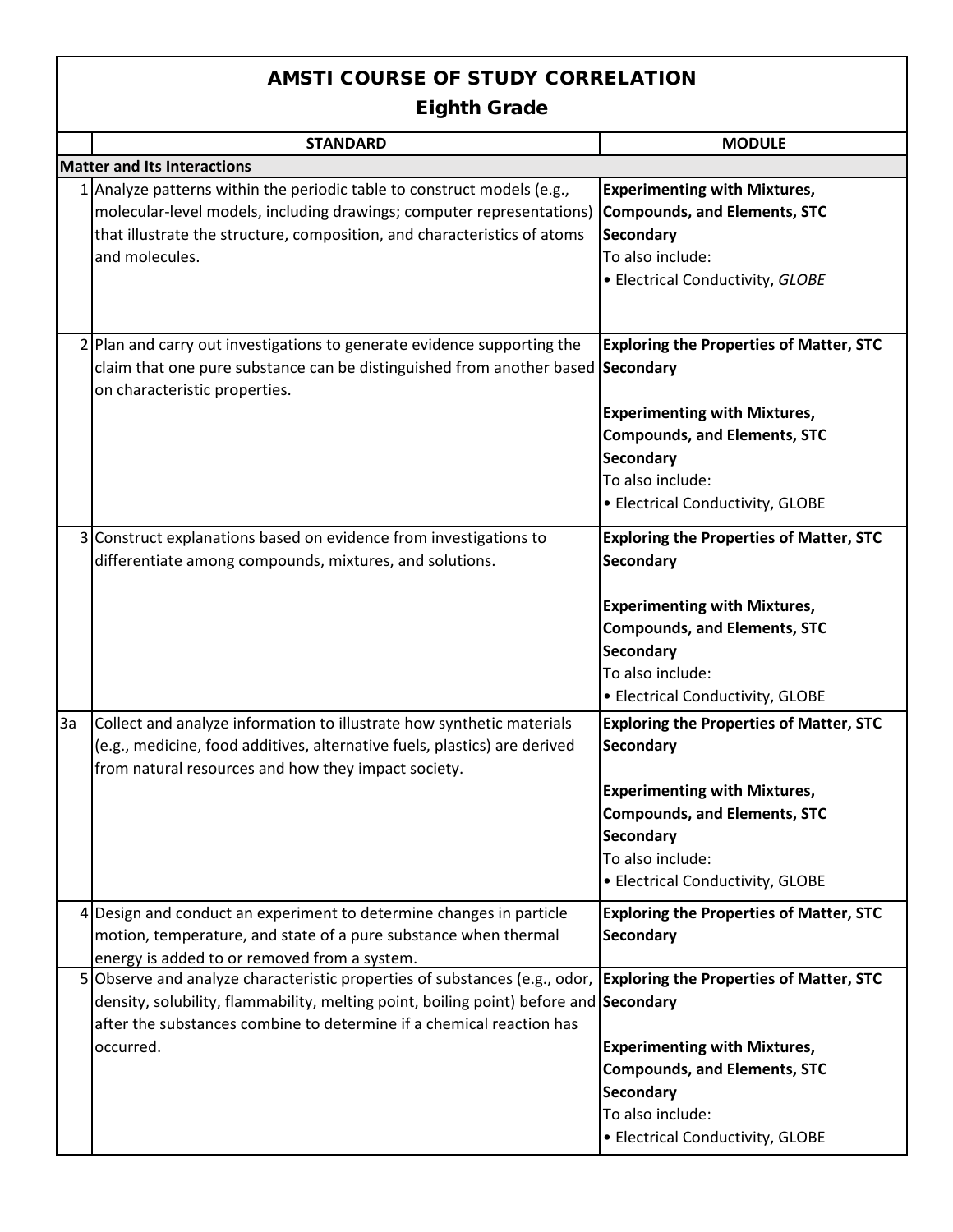## AMSTI COURSE OF STUDY CORRELATION Eighth Grade **STANDARD MODULE** 6 Create a model, diagram, or digital simulation to describe conservation 7 Design, construct, and test a device (e.g., glow stick, hand warmer, hot 8 Use Newton's first law to demonstrate and explain that an object is 9 Use Newton's second law to demonstrate and explain how changes in 10 Use Newton's third law to design a model to demonstrate and explain 11 Plan and carry out investigations to evaluate how various factors (e.g., 12 Construct an argument from evidence explaining that fields exist 13 Create and analyze graphical displays of data to illustrate the **Experimenting with Forces and Motion, STC Secondary Experimenting with Forces and Motion, STC Secondary Experimenting with Forces and Motion, STC Secondary Energy Experimenting with Forces and Motion, STC Secondary** between objects exerting forces on each other (e.g., interactions of magnets, electrically charged strips of tape, electrically charged pith balls, gravitational pull of the moon creating tides) even when the objects are not in contact. relationships of kinetic energy to the mass and speed of an object (e.g., riding a bicycle at different speeds, hitting a table tennis ball versus a golf ball, rolling similar toy cars with different masses down an incline). **Exploring the Properties of Matter, STC Secondary Experimenting with Mixtures, Compounds, and Elements, STC Secondary** To also include: • Electrical Conductivity, GLOBE **Experimenting with Mixtures, Compounds, and Elements, STC Secondary** To include: • Electrical Conductivity, *GLOBE* **Electricity, Waves, and Information Transfer, STC Secondary Experimenting with Forces and Motion, STC Secondary Motion and Stability: Forces and Interactions** or cold pack, thermal wrap) that either releases or absorbs thermal energy by chemical reactions (e.g., dissolving ammonium chloride or calcium chloride in water) and modify the device as needed based on criteria (e.g., amount/concentration, time, temperature).\* an object's motion depend on the sum of the external forces on the object and the mass of the object (e.g., billiard balls moving when hit with a cue stick). the resulting motion of two colliding objects (e.g., two cars bumping into each other, a hammer hitting a nail).\* **Experimenting with Forces and Motion, STC Secondary** either at rest or moves at a constant velocity unless acted upon by an external force (e.g., model car on a table remaining at rest until pushed). electric force produced between two charged objects at various positions; magnetic force produced by an electromagnet with varying number of wire turns, varying number or size of dry cells, and varying size of iron core) affect the strength of electric and magnetic forces. of mass in a chemical reaction and explain the resulting differences between products and reactants.